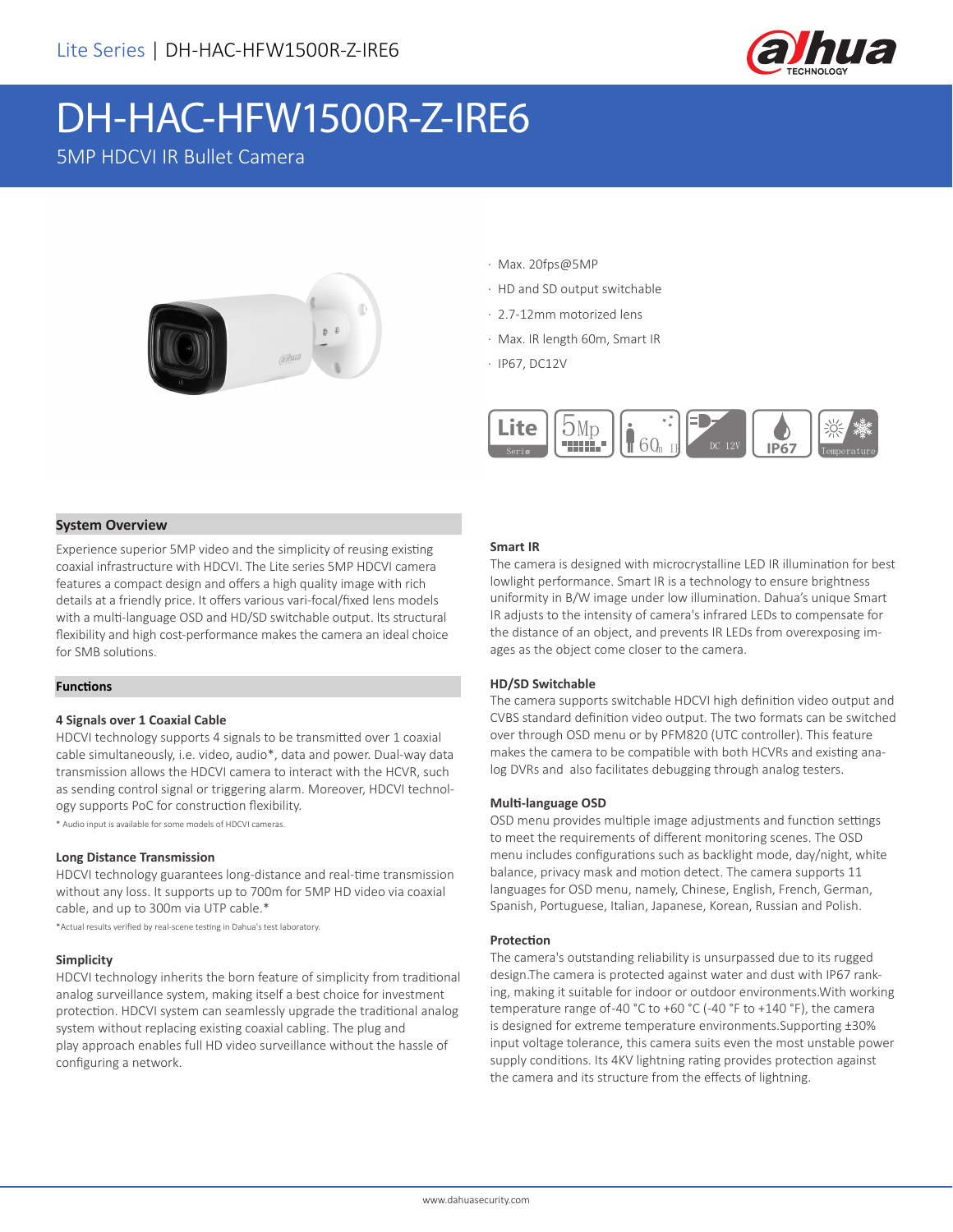# Lite Series | DH-HAC-HFW1500R-Z

| <b>Technical Specification</b> |  |
|--------------------------------|--|
|                                |  |

| Camera                      |                   |                                                                                                                             |                                |                      |                                |  |
|-----------------------------|-------------------|-----------------------------------------------------------------------------------------------------------------------------|--------------------------------|----------------------|--------------------------------|--|
| Image Sensor                |                   | 1/2.7 inch CMOS                                                                                                             |                                |                      |                                |  |
| <b>Effective Pixels</b>     |                   | 2592 (H) × 1944 (V), 5MP                                                                                                    |                                |                      |                                |  |
| Scanning System             |                   | Progressive                                                                                                                 |                                |                      |                                |  |
| Electronic Shutter Speed    |                   | PAL: 1/25s-1/100000s<br>NTSC: 1/30s-1/100000s                                                                               |                                |                      |                                |  |
| S/N Ratio                   |                   |                                                                                                                             | >65dB                          |                      |                                |  |
| Minimum Illumination        |                   | 0.02Lux/F1.8, 30IRE, OLux IR on                                                                                             |                                |                      |                                |  |
| Fill Light Working Distance |                   | 60 m (196.85 ft)                                                                                                            |                                |                      |                                |  |
| IR On/Off Control           |                   | Auto; manual                                                                                                                |                                |                      |                                |  |
| IR LED Number               |                   | $\overline{4}$                                                                                                              |                                |                      |                                |  |
| Pan/Tilt/Rotation Range     |                   | Pan: 0°-360°<br>Tilt: 0°-90°<br>Rotation: 0°-360°                                                                           |                                |                      |                                |  |
| Lens                        |                   |                                                                                                                             |                                |                      |                                |  |
| Lens Type                   |                   | Motorized-focal                                                                                                             |                                |                      |                                |  |
| Mount Type                  |                   | $\phi$ 14                                                                                                                   |                                |                      |                                |  |
| Focal Length                |                   | $2.7$ mm $-12$ mm                                                                                                           |                                |                      |                                |  |
| Max. Aperture               |                   | $F1.8 - F3.3$                                                                                                               |                                |                      |                                |  |
| Angle of View               |                   | 2.7 mm: 122° × 93° × 68° (diagonal x horizontal x<br>vertical)<br>12 mm: 37° × 30° × 22° (diagonal x horizontal x vertical) |                                |                      |                                |  |
| Iris Type                   |                   | <b>Fixed iris</b>                                                                                                           |                                |                      |                                |  |
| Auto Focus                  |                   | N/A                                                                                                                         |                                |                      |                                |  |
| Close Focus Distance        |                   | 0.8 m (2.62 ft)                                                                                                             |                                |                      |                                |  |
|                             | l ens             | Detect                                                                                                                      | Observe                        | Recognize            | Identify                       |  |
| <b>DORI</b><br>Distance     | 2.7 <sub>mm</sub> | 67.0 m<br>$(219.81 \text{ ft})$                                                                                             | 27.0 m<br>$(88.58 \text{ ft})$ | 13.0 m<br>(42.65 ft) | 6.7 <sub>m</sub><br>(21.98 ft) |  |
|                             | 12mm              | 198.0 m<br>$(649.60 \text{ ft})$                                                                                            | 79.0 m<br>(259.18 ft)          | 39 m<br>(127.95 ft)  | 12.0 m<br>(39.37 ft)           |  |
|                             |                   |                                                                                                                             |                                |                      |                                |  |

| White Balance           | Auto; manual                                                                                                                                 |
|-------------------------|----------------------------------------------------------------------------------------------------------------------------------------------|
| Gain Control            | Auto; manual                                                                                                                                 |
| Noise Reduction         | 2D NR                                                                                                                                        |
| Smart IR                | Yes                                                                                                                                          |
| Mirror                  | Off/On                                                                                                                                       |
| Privacy Masking         | Off/On (8 area, rectangle)                                                                                                                   |
| Certifications          |                                                                                                                                              |
| Certifications          | CE (EN55032, EN55024, EN50130-4, EN60950-1)<br>FCC (CFR 47 FCC Part 15 subpartB, ANSI C63.4-2014)<br>UL (UL60950-1+CAN/CSA C22.2 No.60950-1) |
| Port                    |                                                                                                                                              |
| Video Output            | Video output choices of CVI/TVI/AHD/CVBS by one<br><b>BNC</b> port                                                                           |
| Power                   |                                                                                                                                              |
| Power Supply            | 12V ±30% DC                                                                                                                                  |
| Power Consumption       | Max 12W (12V DC, IR on)                                                                                                                      |
| Environment             |                                                                                                                                              |
| Operating Temperature   | -40°C to +60°C (-40°F to 140°F);<95% (non-<br>condensation)                                                                                  |
| Storage Temperature     | -40°C to +60°C (-40°F to 140°F);<95% (non-<br>condensation)                                                                                  |
| <b>Protection Grade</b> | <b>IP67</b>                                                                                                                                  |
| Structure               |                                                                                                                                              |
| Casing                  | Metal throughout the whole casing                                                                                                            |
| Camera Dimensions       | 209.9 mm × 90.4 mm × 90.4 mm (8.26" × 3.56" × 3.56")                                                                                         |
| Net Weight              | 570g (1.25lb)                                                                                                                                |
| Gross Weight            | 740g (1.63lb)                                                                                                                                |

Video

| Frame Rate | CVI<br>PAL: 5M@20fps; 4M@25fps; 1080P@25fps;<br>NTSC: 5M@20fps; 4M@30fps; 1080P@30fps<br>AHD:<br>PAL: 5M@20fps; 4M@25fps; 1080P@25fps;<br>NTSC: 5M@20fps; 4M@30fps; 1080P@30fps<br>TVI:<br>PAL: 5M@20fps; 4M@25fps; 1080P@25fps;<br>NTSC: 5M@20fps; 4M@30fps; 1080P@30fps<br>CVRS<br>PAL: 960H;<br>NTSC·960H |
|------------|--------------------------------------------------------------------------------------------------------------------------------------------------------------------------------------------------------------------------------------------------------------------------------------------------------------|
| Resolution | 5M (2592 × 1944); 4M (2560 × 1440); 1080P (1920<br>$x1080$ ; 960H (960 $x 576/960 x 480$ )                                                                                                                                                                                                                   |
| Day/Night  | Auto switch by ICR                                                                                                                                                                                                                                                                                           |
| BIC.       | BLC/HLC/WDR                                                                                                                                                                                                                                                                                                  |
| <b>WDR</b> | <b>DWDR</b>                                                                                                                                                                                                                                                                                                  |